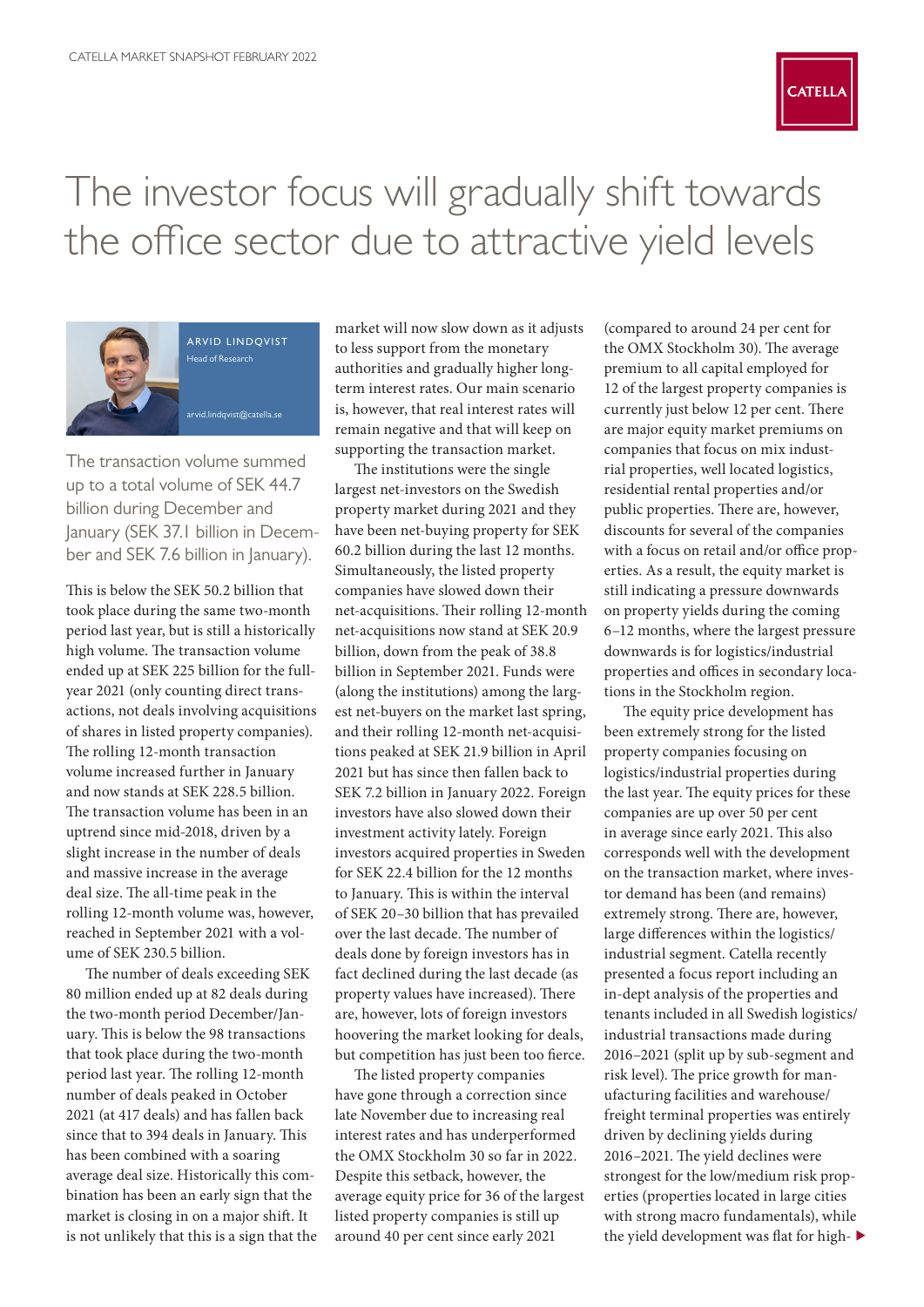risk properties. Rental incomes actually contributed negatively to the price growth for the manufacturing facilities and warehouse/freight terminal properties during 2016–2021. The average rental incomes for the manufacturing facilities and warehouse/freight terminal properties included in transactions fell with around 3–10 per cent per year in average depending on location and property type (the declines were steeper for warehouse/freight terminal properties than for manufacturing facility properties). The dynamics were entirely different within the sub-segment mix industrial properties (which include properties with a variety of tenants within different business sectors, often also including office and retail premises). For these properties price growth was strongest for high-risk properties (properties located in smaller municipals with weaker macro fundamentals). The average rental income growths were in most cases positive for the mix industrial properties and were in the interval 0–5 per cent per year in average depending on location.

The rental development within the logistics/industrial market goes hand-inhand with the composition of economic growth in Sweden. The Gross Value Added is a measure of the contribution to GDP made by individual economic sectors. The manufacturing sector is the largest sector in the economy and the sectors contribution to GDP is expected to be around SEK 630 billion in 2021. The transportation & storage sector is a rather small sector, with an expected contribution of around SEK 170 billion to GDP in in 2021. The real growth in value added within the manufacturing and transport & storage sectors has been just above the zero-mark during 2011–2021. The total employment growth within these sectors has also been stagnant since 2010, indicating a fast technological development that has generated a pressure downwards in output prices. This corresponds well with the declining average rental incomes that have occurred on the transaction market for manufacturing facilities and

warehouse/freight terminal properties during recent years. The mix industrial segment, on the other hand, has tenants within a wide range of economic sectors. However, large parts of the tenants are within the sectors professional, scientific & technical activities, wholesale & retail trade and financial & insurance activities (this later sector mainly consists of corporate headquarters). The real GVA growth has been relatively strong within these sectors during the recent years. In fact, the tree sectors with the strongest growth rates during the last decade were information & communication, professional, scientific & technical activities and financial & insurance activities (all sectors with generally high levels of office use in the major cities). This corresponds well with the growing average rental incomes that have occurred for mix industrial properties during recent years. Other factors are of course also contributing. The mix industrial properties are in some cases located in relatively good locations in the major cities, which corresponds well with the growing average rental incomes. In addition, industrial areas in the major cities are in many cases being converted into other use (often into new residential areas). This is creating a favourable supply/demand balance within the mix industrial sub-segment that are pushing up market rents.

The weak real GVA growth in the manufacturing and transportation & storage sectors, in combination with a high level of new production of especially warehouses/freight terminals, may hamper market rental growth during coming years. There is a risk that the market rents in these sub-segments will not be able to keep up with inflation. It is quite markable that investors are currently so focused on segments of the property market that connects to parts of the overall economy that barley have produced any output growth at all during the last decade (measured in SEK, I'm sure that there has been significant growth in the flow of goods etc.). Simultaneously, many investors remain somewhat hesitant to office properties due



to a looming structural shift involving more work-from-home and expectations of future improvements in space efficiency. Several of the listed companies focusing on office and retail properties still have quite substantial equity market discounts. Although the number of transactions and transaction volumes for office properties bottomed-out during the autumn 2021, transaction volumes are still significantly below their pre-pandemic highs. The yield compression for logistics/industrial properties (as well as for mix commercial properties and residential/public properties) has been massive since early 2020, driven by negative real interest rates that have produced a massive flow of capital into alternative assets. Simultaneously, yields for office properties in Stockholm inner city and prime suburb locations are pretty much in line with their pre-pandemic levels (before the last 24-month of central bank largesse). All in all, this creates opportunities. It is not unlikely that we will see a shift on the market going forward where the office transaction volumes pick up markedly. It is not unlikely that this partly will be driven by the listed office/retail property companies. As a group, these companies have been net-sellers on the property market during recent years. The recent 12-month property value growth in combination with a reasonably good access to financing are now creating needs to invest again.

It is likely that Omicron is the last phase of the pandemic. The disease will instead be defined as endemic going forward. Although there will be less monetary and fiscal stimuli from now on, this will likely support economic growth in most countries. However, this may not cause the supply side to recover to the extent where inflation falls back to the levels that prevailed before the corona pandemic. The nominal economic growth rate is currently around 8 per cent year-on year in Sweden and around 9 per cent year-on-year in the USA. Short-term interest rates are around the zero mark in both economies. These are extremely low nominal interest rates